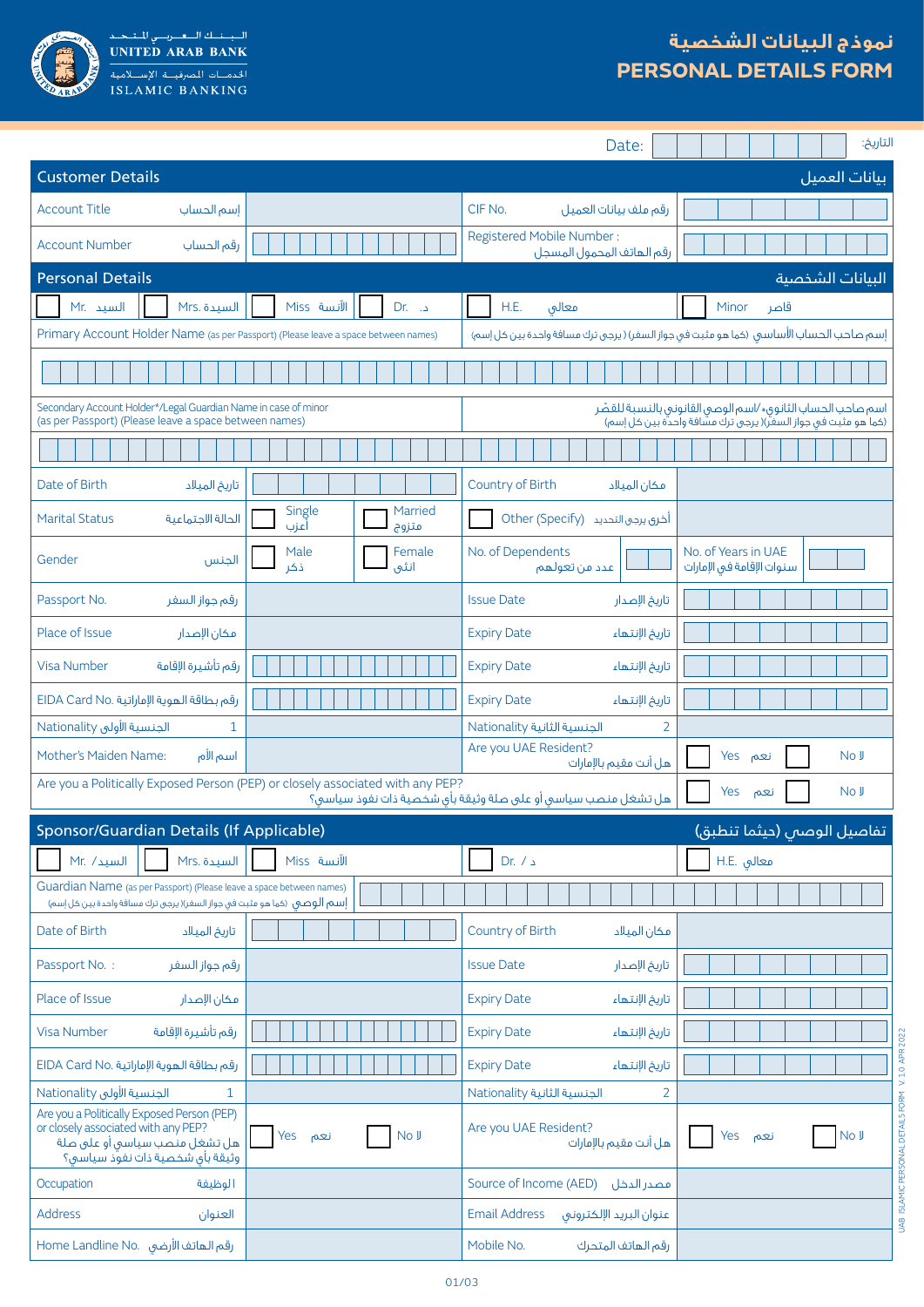

| <b>Address Details</b>                                                           |                                                                                                                                            |                                                                                                                                                                | تفاصيل العنوان                        |  |  |  |
|----------------------------------------------------------------------------------|--------------------------------------------------------------------------------------------------------------------------------------------|----------------------------------------------------------------------------------------------------------------------------------------------------------------|---------------------------------------|--|--|--|
| <b>Residence Address</b>                                                         |                                                                                                                                            |                                                                                                                                                                | عنوان الإقامة في الدولة               |  |  |  |
| Lacomodation Type نوع السكن                                                      | Owned<br>تملىك                                                                                                                             | Rented<br>إيجار                                                                                                                                                | <b>Company Provided</b><br>تابع للعمل |  |  |  |
| Flat/Villa<br>رقم الشقة / الفيلا                                                 |                                                                                                                                            | <b>Building Name/No.</b><br>إسم / رقم المبنى                                                                                                                   |                                       |  |  |  |
| إسم / رقم الشارع<br><b>Street</b>                                                |                                                                                                                                            | Personal P.O Box<br>صندوق البريد                                                                                                                               |                                       |  |  |  |
| Is this your mailing address?<br>هل هذا هو عنوان المراسلة الخاص بك؟              | No J<br>Yes<br>نعم                                                                                                                         | Number of years at current address<br>مدة الإقامة في العنوان الحالي؟                                                                                           |                                       |  |  |  |
| Oity/Emirates الإمارة / المدينة                                                  |                                                                                                                                            | Country<br>الدولة                                                                                                                                              |                                       |  |  |  |
| <b>Home Country Address</b>                                                      |                                                                                                                                            |                                                                                                                                                                | العنوان في البلد الأم                 |  |  |  |
| <b>Building Name/No.</b><br>إسم / رقم المبنى                                     |                                                                                                                                            | اسم / رقم الشارع<br><b>Street</b>                                                                                                                              |                                       |  |  |  |
| Oity/Emirates ألإمارة / المدينة                                                  |                                                                                                                                            | Country<br>الدولة                                                                                                                                              |                                       |  |  |  |
| P.O Box<br>صندوق البريد                                                          |                                                                                                                                            |                                                                                                                                                                |                                       |  |  |  |
| <b>Contact Details</b>                                                           |                                                                                                                                            |                                                                                                                                                                | بيانات الإتصال                        |  |  |  |
| Home Landline No.<br>رقم الهاتف الأرضى                                           |                                                                                                                                            | Mobile No.<br>رقم الهاتف<br>المتحرك                                                                                                                            |                                       |  |  |  |
| Alternative Mobile No.<br>رقم الهاتف المتحرك البديل                              |                                                                                                                                            | Home country contact<br>number for expatriates<br>رقم الاتصال في البلد الأم                                                                                    |                                       |  |  |  |
| <b>Personal Email Address</b><br>عنوان البريد الإلكترونى الشخصى                  |                                                                                                                                            |                                                                                                                                                                |                                       |  |  |  |
| <b>Employment Details</b>                                                        |                                                                                                                                            |                                                                                                                                                                | بيانات العمل                          |  |  |  |
| Employment Type نوع العمل                                                        | Self-employed<br>Salaried<br>موظف براتب<br>صاحب عمل حر                                                                                     | Other (Specify)<br>أخرى (يرجى التحديد)                                                                                                                         |                                       |  |  |  |
| Primary Source of Income<br>فصدر الدخل الأساسق                                   | Salary<br><b>Business</b><br>الراتب<br>تجارة                                                                                               | Other (Specify)<br>آخرى (يرجى التحديد)                                                                                                                         |                                       |  |  |  |
| Source of Other Income<br>مصدر آخر للدخل                                         | Rental<br>Investment<br>إستثمار<br>إيجار                                                                                                   | Other (Specify)<br>أخرى (يرجى التحديد)                                                                                                                         |                                       |  |  |  |
| A. Monthly Salary<br>مبلغ الراتب الشهرى                                          |                                                                                                                                            | <b>B.</b> Other Income<br>ب. دخل<br>آخر                                                                                                                        |                                       |  |  |  |
| Gross Income (A+B)<br>الدخل الكلي للنقاط (أ) و(ب)                                |                                                                                                                                            |                                                                                                                                                                |                                       |  |  |  |
| <b>Annual Business Turnover (AED)</b><br>إجمالي الدخل السنوق (بالدرهم الإماراتي) |                                                                                                                                            |                                                                                                                                                                |                                       |  |  |  |
| <b>Employer/Company Name</b><br>إسم الشركة / الكفيل                              |                                                                                                                                            |                                                                                                                                                                |                                       |  |  |  |
| <b>Nature of Business</b><br>طبيعة النشاط                                        |                                                                                                                                            | Department<br>القسم                                                                                                                                            |                                       |  |  |  |
| Designation<br>المنصب                                                            |                                                                                                                                            | Date of Joining<br>تاريخ الالتحاق                                                                                                                              |                                       |  |  |  |
| <b>Official Email Address</b><br>عنوان البريد الألكترونى الرسمى                  |                                                                                                                                            |                                                                                                                                                                |                                       |  |  |  |
| Office Telephone No.<br>رقم هاتف العمل                                           |                                                                                                                                            | Extn<br>تحويلة                                                                                                                                                 |                                       |  |  |  |
| Building Name / No.<br>رقم المبني                                                |                                                                                                                                            | <b>Street</b><br>الشارع                                                                                                                                        |                                       |  |  |  |
| الإمارة / المدينة City / Emirates                                                |                                                                                                                                            | Country<br>الدولة                                                                                                                                              |                                       |  |  |  |
| Office P.O.Box<br>صندوق بريد العمل                                               |                                                                                                                                            | Is this your mailing address?<br>هل هذا هو عنوان المراسلة الخاص بك؟                                                                                            | Yes<br>No J<br>نعم                    |  |  |  |
| copy (as applicable)                                                             | For minor, housewife, student etc., provide the following details<br>Name of the guardian/husband/sponsor along with their passport & visa | بالنسبة للقصر وربات البيوت والطالب وما شابه، يرجى توضيح التفاصيل التالية<br>  إسم الوصى / الزوج / الكفيل باإلضافة إلى صورة من جواز سفره وتأشيرته (حيثما ينطبق) |                                       |  |  |  |